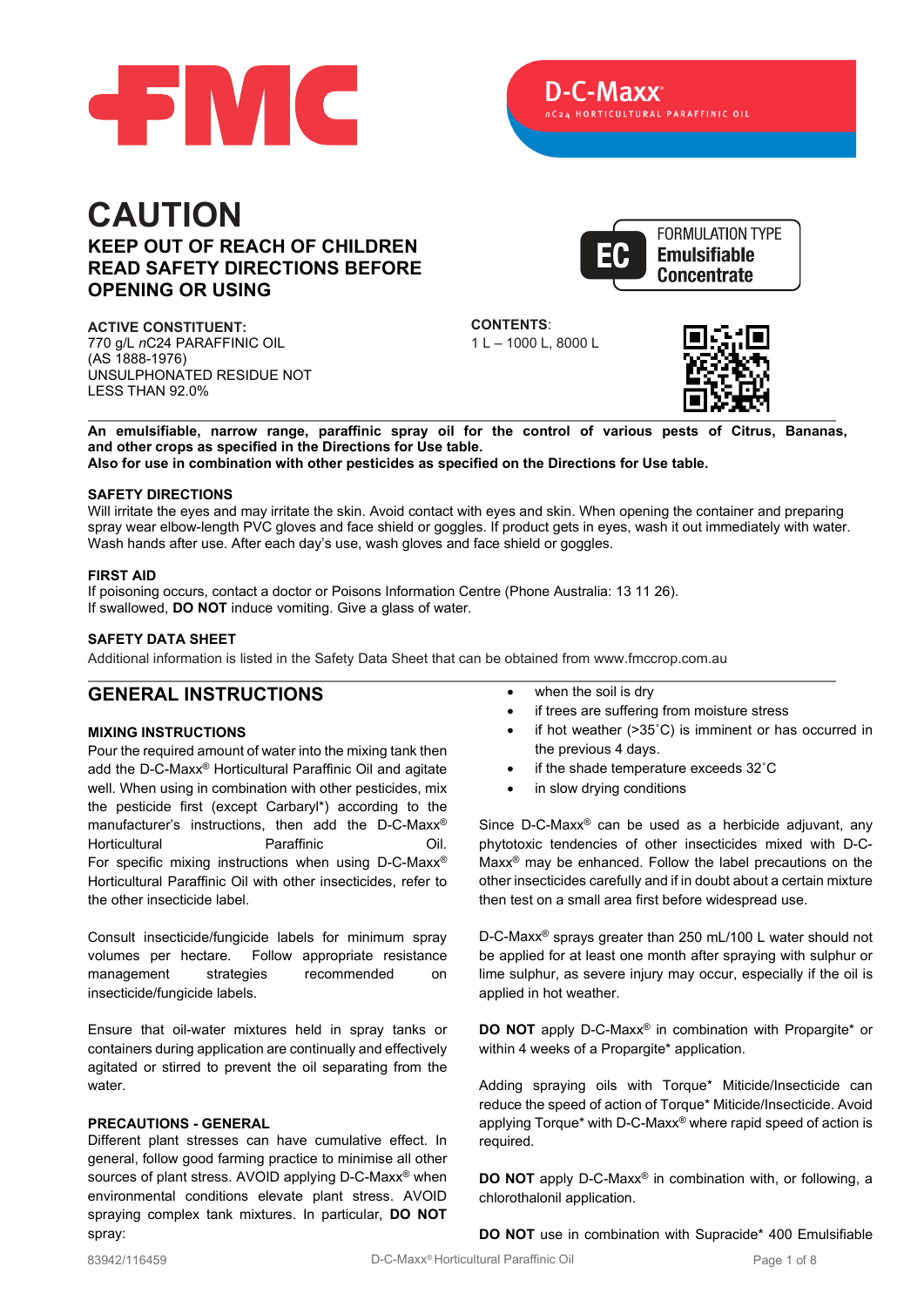Concentrate Insecticide on Mangoes after fruit set and while fruit is on the tree.

**DO NOT** use D-C-Maxx<sup>®</sup> on Mangoes during flowering or while fruit is on the tree.

#### **CITRUS - APPLICATION**

D-C-Maxx® Horticultural Paraffinic Oil is an effective insecticide when used alone to control light-moderate infestations of pests as indicated in the directions for use table. When a range of D-C-Maxx® Horticultural Paraffinic Oil rates is indicated, use the lower rate for light pest infestations and the high rate for moderate to heavy infestations, but only if weather and tree conditions are favourable (see general instructions – precautions). Alternatively, for heavy pressures, apply low rate 2 - 3 times at an interval of about a fortnight.

**DO NOT** exceed maximum recommended annual dosage (see precautions section.)

Time applications to target crawler stages of pests. Apply when trees are in good condition 7-10 days after rain or irrigation.

Apply sprays thoroughly to ensure complete coverage is achieved on both sides of susceptible leaves throughout whole canopy. The preferred type of sprayer for large trees is the oscillating boom with outrigger. As a general guide, 4 m high trees with heavy infestations of armoured scale could require spray volumes from 10,000 to 14,000 L/ha, soft scales 8,000 to 10,000 L/ha, and mites 5,000 to 8,000 L/ha. Adjust volume proportionally for tree size, planting density, target foliage (eg flush growth or whole canopy), canopy density and degree of infestation.

When pest pressure is moderate to heavy, and/or your spray equipment cannot achieve coverage comparable to an oscillating boom with outrigger, consider using D-C-Maxx® Horticultural Paraffinic Oil in one of the mixtures indicated in the directions for use table. However, achieving thorough coverage should always be the aim no matter what mixture is used.

#### **PRECAUTIONS - CITRUS**

Refer to Precautions – General section above.

**DO NOT** use rates higher than 0.6% in Queensland. Use high rate (1%) in southern Australia ONLY when all general spraying precautions are met (see PRECAUTIONS – General) and when pest pressure warrants. Always consider the low rate as the first spray option.

**DO NOT** apply when high rate of natural fruit drop is expected.

**DO NOT** apply within 4 weeks of harvest.

**DO NOT** apply Lorsban\* 500EC Insecticide in IPM programs. In SA, **DO NOT** spray D-C-Maxx® with Lorsban\* 500EC Insecticide if spraying in November/December. **DO NOT** apply to Glen Retreat variety of Mandarins.

If petroleum spray oil is applied more than once from Spring to Autumn, either alone or in combination with other materials, the total strength of oil used in commercial orchards should not exceed 3 L of oil in Queensland, and 2 L of oil in southern Australia.

**DO NOT** apply D-C-Maxx® with Supracide\* 400 Emulsifiable Concentrate Insecticide to any citrus.

**DO NOT** apply D-C-Maxx® in combination with Torque\* to Torque\* susceptible varieties of Citrus such as tangerines, tangelos and some varieties of grapefruit.

**DO NOT** apply copper fungicides when slow drying conditions prevail or if it is likely to rain before spray is dry.

**DO NOT** use this product with copper fungicides on copper shy varieties.

#### **BANANAS - APPLICATION**

High volume applications can be made from either a ground rig in a convenient volume of water eg. 200 to 500 L/ha, or from the air in at least 30 L/ha water. Low volume aerial application does not require any further dilution of the mixture indicated.

D-C-Maxx® Horticultural Paraffinic Oil can be applied alone, with DMI fungicides or dithiocarbamate fungicides. When a range of oil rates is indicated, use the higher rate when weather conditions particularly favour disease development. Maintain good deleafing practices to reduce disease inoculum. Very old leaves, and leaves with advanced lesions should be removed, or infected parts of the leaf removed, prior to the application of DMI fungicides.

**Sth Qld and NSW:** Commence a protectant regime of fungicide sprays at the start of summer and continue until May. Alternate sprays according to an appropriate fungicide anti-resistance strategy using the following guidelines:

- Apply DMIs at least twice consecutively and to a maximum of 5 per season at 21 to 28 day intervals.
- Apply Dithane\* Rainshield Fungicide or Penncozeb\* 750DF Fungicide sprays at 3 to 4 week intervals from the ground and at  $7 - 10$  day intervals from the air.

**Nth Qld, WA and NT:** Alternate fungicides according to an appropriate fungicide anti-resistance strategy. Use dithiocarbamates as major component of strategy. Apply sprays at 10-14 day intervals during all periods favouring disease development. Extend this to 21 or 28 days during drier, cooler periods. Apply oil with all fungicides. Apply DMIs a maximum of 6 times per year and no more than twice consecutively. **DO NOT** apply **DMIs** DMIs from July-November. In Nth Qld only, apply Dithane\* Rainshield Fungicide or Penncozeb\* 750DF Fungicide sprays at 2-week intervals during the wet season, 3 weeks after this, and 4 or 5 weeks during the dry season. Prior to the next wet season return to 3-week intervals. Folicur\* 430SC Fungicide is approved for use in banana plantations interplanted with avocados.

#### **PRECAUTIONS - BANANAS**

Refer to Precautions – General section above.

**DO NOT** apply D-C-Maxx® Horticultural Paraffinic Oil directly to unprotected fruit. Cover all bunches prior to spraying D-C-Maxx® at high rates (>5 L/ha) from ground. If a spray directly to fruit is warranted **DO NOT** use D-C-Maxx® Horticultural Paraffinic Oil. Spray to a maximum of 100 L oil/ha per season. There are certain conditions when the surface of recently emerged fruit is particularly prone to marking damage from spray applications of DMI or dithiocarbamate fungicides. Refer to DMI or dithiocarbamate labels for precautions when spraying directly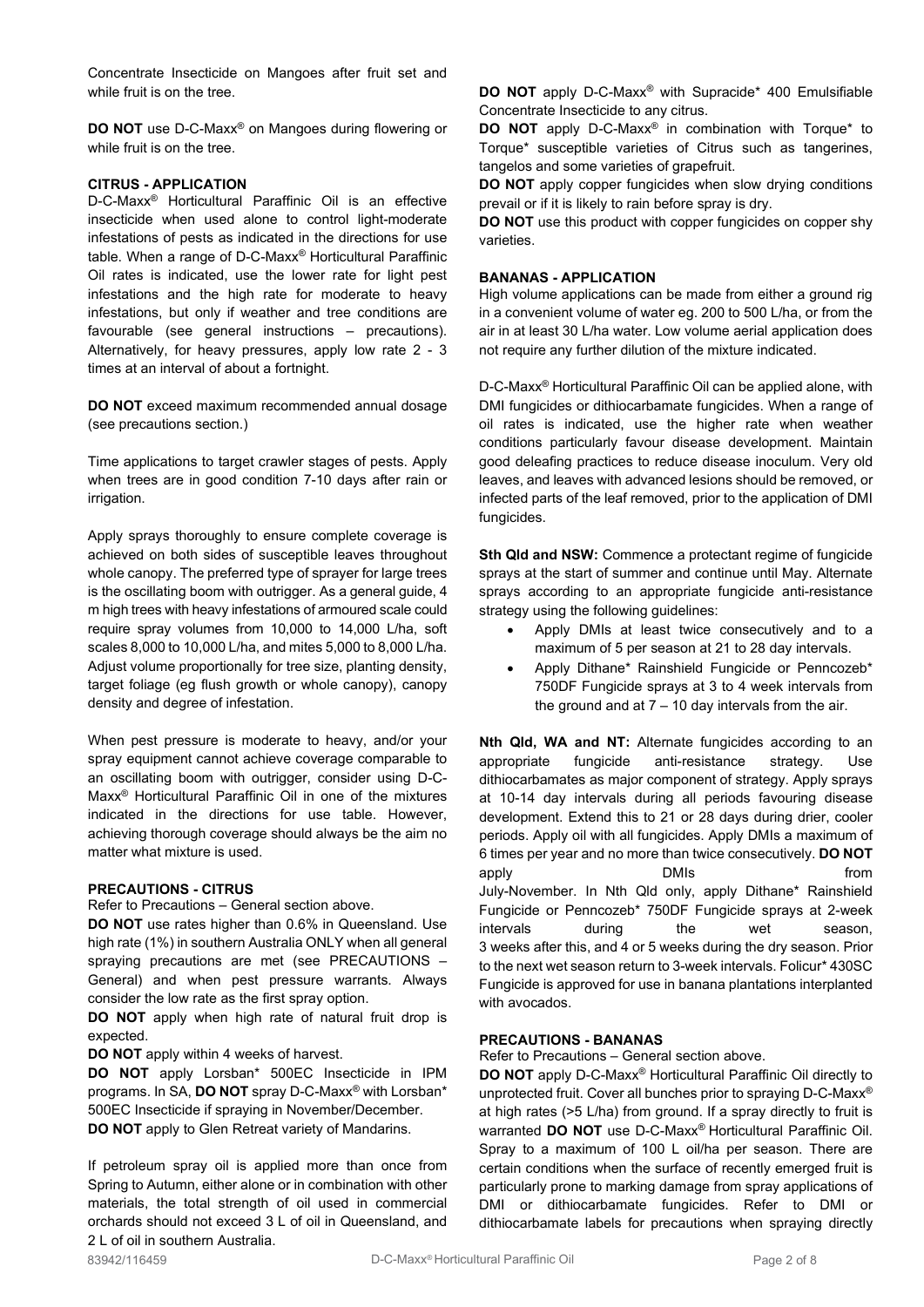onto fruit.

### **DORMANT FRUIT TREES - POME FRUIT, STONE FRUIT AND GRAPEVINES**

Ensure thorough coverage of limbs and branches.

**Precautions**

Refer to Precautions – General section above.

**DO NOT** apply to prunes or other known oil sensitive varieties.

**DO NOT** apply during the early dormant period.

Very occasionally Vertimec\* Miticide/Insecticide plus summer oil has caused slight fruit russetting on some sensitive pear varieties such as Anjou. **DO NOT** apply Vertimec\* Miticide/Insecticide to Apples or Pears before or after applications of Delan\* or Captan\*. **DO NOT** make Vertimec\* Miticide/Insecticide plus D-C-Maxx® Horticultural Paraffinic Oil applications:

- when the temperature exceeds 28°C or are expected to exceed 28˚C within 48 hours after application
- under poor or slow drying conditions or
- with equipment that may leave large droplets on fruit after application

**DO NOT** apply D-C-Maxx® Horticultural Paraffinic Oil to pome fruit following Delan\* sprays or within 14 days, before or after, Captan\* sprays.

#### **PROTECTION OF LIVESTOCK, WILDLIFE, FISH, CRUSTACEANS AND ENVIRONMENT:**

**DO NOT** contaminate streams, rivers or waterways with chemical or used container.

# **STORAGE AND DISPOSAL:**

Store in the original container, tightly closed in a safe wellventilated area, as cool as possible. **DO NOT** store for prolonged periods in direct sunlight.

This container can be recycled if it is clean, dry, free of visible residues and has the drumMUSTER logo visible. Triple rinse container for disposal. Dispose of rinsate by adding it to the spray tank. **DO NOT** dispose of undiluted chemical on site. Wash outside of the container and the cap. Store cleaned container in a sheltered place with cap removed. It will then be acceptable for recycling at any drumMUSTER collection point or similar container management program site. The cap should not be replaced but may be taken separately.

If not recycling, break, crush, or puncture and deliver empty packaging to an approved waste management facility. If an approved waste management facility is not available, bury the empty packaging 500mm below the surface in a disposal pit specifically marked and set up for this purpose clear of waterways, desirable vegetation and tree roots, in compliance with relevant Local, State or Territory government regulations. **DO NOT** burn empty containers and product.

# **For refillable containers (1000 L, bulk)**

Empty contents fully into application equipment. Close all valves and return to point of supply for refill or storage.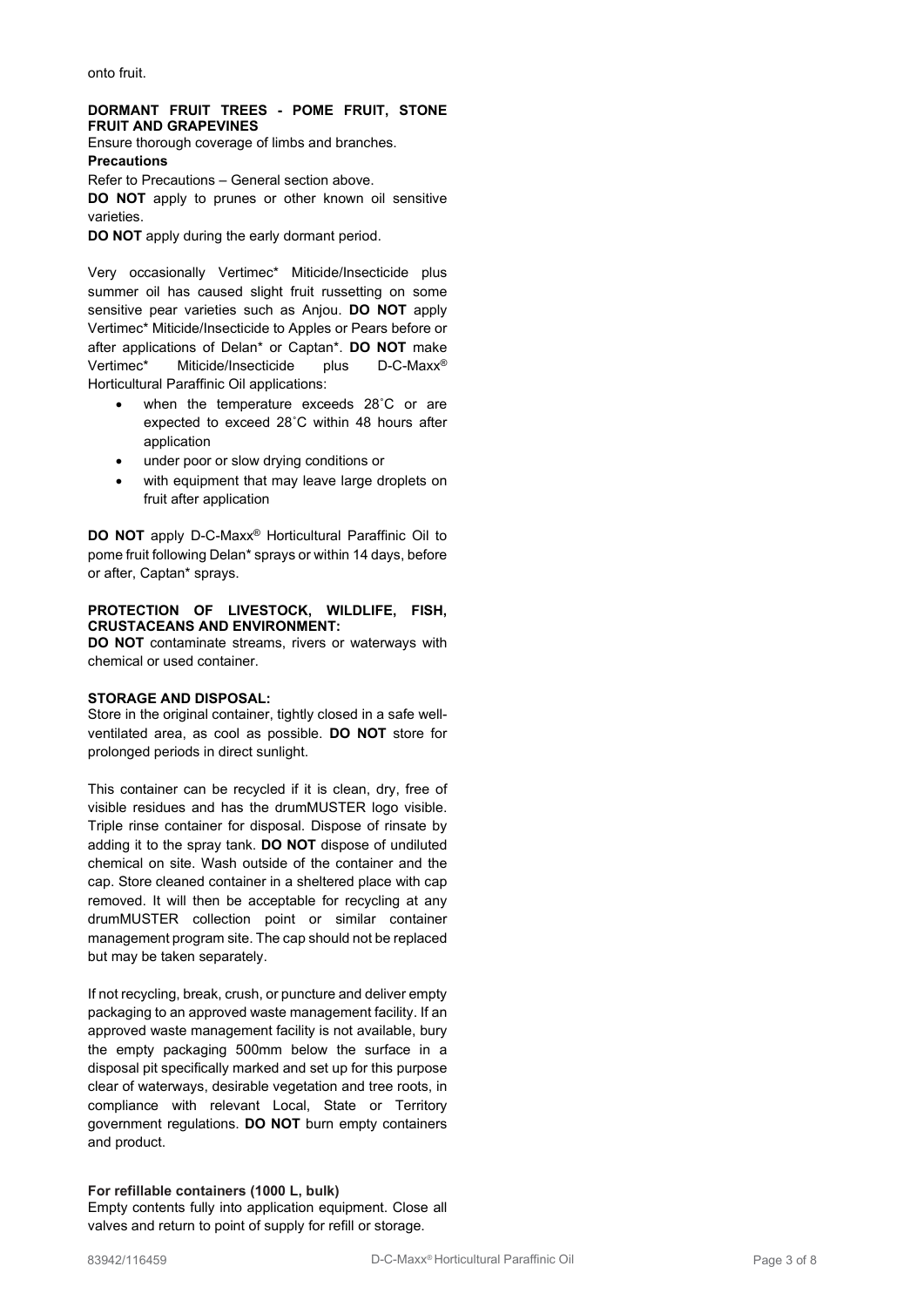# **DIRECTIONS FOR USE**

### **RESTRAINTS**

Observe all precautions listed in the General Instructions section.

# **Tree and Vine Crops**

|               | This table shows rates for dilute spraying.<br>For concentrate spraying, refer to the Mixing/Application section. |                                    |                                                                                                                                               | For all uses in this table: Apply by dilute or<br>concentrate spraying equipment. Apply the same<br>total amount of product to the target crop whether<br>applying this product by dilute or concentrate<br>spraying methods. For concentrate spraying, DO<br>NOT use at rates greater than 5 times the dilute<br>spraying rate. |
|---------------|-------------------------------------------------------------------------------------------------------------------|------------------------------------|-----------------------------------------------------------------------------------------------------------------------------------------------|----------------------------------------------------------------------------------------------------------------------------------------------------------------------------------------------------------------------------------------------------------------------------------------------------------------------------------|
| <b>CROP</b>   | <b>PEST/DISEASE</b>                                                                                               | <b>STATE</b>                       | <b>RATE/100 L</b>                                                                                                                             | <b>CRITICAL COMMENTS</b>                                                                                                                                                                                                                                                                                                         |
| <b>CITRUS</b> | Citrus leafminer                                                                                                  | NSW, Qld, Vic,<br>SA, WA, Tas only | 250 to 500 mL for control of<br>citrus leafminer<br>500 mL to 1 L if application<br>coincides with need to control<br>pests such as red scale | Spray every 5 to 14 days during each flush cycle;<br>sprays will be required more frequently during<br>Summer and early Autumn than in mid-to-late<br>Autumn.                                                                                                                                                                    |
|               | Red scale                                                                                                         | Vic, SA, WA,<br>NSW only           | 0.5 to 1.0 L                                                                                                                                  | Apply in late Nov/early Dec and again in late<br>Feb/early Mar if required.                                                                                                                                                                                                                                                      |
|               |                                                                                                                   |                                    | 0.5 to $1.0 L + 50$ mL Lorsban*<br>500EC Insecticide                                                                                          | Apply between Nov-Mar. A second application<br>may be necessary for heavy infestations.                                                                                                                                                                                                                                          |
|               |                                                                                                                   | Qld only                           | 0.5 to 0.6 L                                                                                                                                  | Apply in late Nov/early Dec and in late Jan/early<br>Feb if required.                                                                                                                                                                                                                                                            |
|               |                                                                                                                   |                                    | 0.5 L + 100 mL Lorsban* 500EC<br>Insecticide                                                                                                  | Apply between Nov-Mar. A second application<br>may be necessary for heavy infestations.                                                                                                                                                                                                                                          |
|               | White wax scale,<br>Pink wax scale                                                                                | Vic, WA, NSW<br>only               | 0.5 to 1.0 L                                                                                                                                  | Apply in Dec/early Jan.                                                                                                                                                                                                                                                                                                          |
|               |                                                                                                                   | Qld only                           | 0.5 to 0.6 L                                                                                                                                  | Apply in late Nov/early Dec and in late Jan/early<br>Feb if required.                                                                                                                                                                                                                                                            |
|               |                                                                                                                   | Vic, Tas, SA only                  | $1.0 L + 100$ mL carbaryl                                                                                                                     | Apply in accordance with registered carbaryl                                                                                                                                                                                                                                                                                     |
|               |                                                                                                                   | NSW, WA only                       | $1.0 L + 140$ mL carbaryl                                                                                                                     | insecticide label.                                                                                                                                                                                                                                                                                                               |
|               |                                                                                                                   | Qld only                           | $0.6 L + 140$ mL carbaryl                                                                                                                     |                                                                                                                                                                                                                                                                                                                                  |
|               | Circular black scale                                                                                              | Qld only<br>WA only                | 0.5 to 0.6 L<br>0.5 to 1.0 L                                                                                                                  | Apply in late Nov/early Dec and in late Jan/early<br>Feb if required.                                                                                                                                                                                                                                                            |
|               | <b>Black scale</b>                                                                                                | Tas, WA only                       |                                                                                                                                               | Apply mid-Dec/early Jan and in Feb/Mar.                                                                                                                                                                                                                                                                                          |
|               | Soft brown scale                                                                                                  | Qld only                           | 0.5 to 0.6 L                                                                                                                                  | Apply in late Nov/early Dec and again in<br>February/March.                                                                                                                                                                                                                                                                      |
|               |                                                                                                                   | WA only                            | 0.5 L to 1.0 L                                                                                                                                |                                                                                                                                                                                                                                                                                                                                  |
|               | <b>Broad mite</b>                                                                                                 | All states                         | 250 mL + 15 or 25 mL Vertimec*<br>Miticide/Insecticide                                                                                        | Vertimec*<br>Apply in accordance<br>with<br>the<br>Miticide/Insecticide label.                                                                                                                                                                                                                                                   |
|               | Brown citrus rust mite                                                                                            |                                    | 0.7 to 1.0 L                                                                                                                                  | Apply Nov/Dec and again in Feb/Mar if required.                                                                                                                                                                                                                                                                                  |
|               | Citrus red mite                                                                                                   | NSW only                           | 0.7 to 1.0 L                                                                                                                                  | Apply Aug/Sep and again in Mar/Apr if required.<br>with the Vertimec*                                                                                                                                                                                                                                                            |
|               | Citrus rust mite                                                                                                  | All states                         | 250 mL + 15 or 25 mL Vertimec*<br>Miticide/Insecticide                                                                                        | Apply in accordance<br>Miticide/Insecticide label.                                                                                                                                                                                                                                                                               |
|               |                                                                                                                   | Qld Only<br>NSW, Vic, SA,          | 0.7 to 1.0 L                                                                                                                                  | Apply Nov/Dec and again in Feb/Mar if required.<br>Apply in Feb/Mar.                                                                                                                                                                                                                                                             |
|               | Black spot                                                                                                        | WA only<br><b>All States</b>       | 600 mL + copper oxychloride                                                                                                                   | Apply at half to 3/4 petal fall. Consult copper<br>fungicide label for suitable local rate and intervals<br>for<br>application.<br>repeat<br>Ensure thorough coverage is achieved throughout<br>canopy.                                                                                                                          |
|               |                                                                                                                   | Qld only                           | 600 mL + 200 g Dithane*<br>Rainshield Fungicide or<br>Penncozeb* 750DF Fungicide                                                              | Apply in accordance with registered Dithane*<br>Rainshield Fungicide or Penncozeb* 750DF<br>Fungicide label.                                                                                                                                                                                                                     |
|               |                                                                                                                   | NSW, Tas, Vic &<br>SA only         | 250 mL + 200 g Dithane*<br>Rainshield Fungicide or<br>Penncozeb* 750DF Fungicide                                                              | Apply in accordance with registered Dithane*<br>Rainshield Fungicide or Penncozeb* 750DF<br>Fungicide label.                                                                                                                                                                                                                     |
|               | Melanose,<br>Smoky blotch, Scab                                                                                   | All States                         | 600 mL + copper oxychloride                                                                                                                   | Apply in accordance with registered copper<br>oxychloride label. Ensure thorough coverage is<br>achieved throughout canopy.                                                                                                                                                                                                      |
|               | Brown spot in Mandarins                                                                                           | Qld only                           | 600 mL + 375 g copper<br>oxychloride + 500 g zinc sulphate<br>heptahydrate + 140 g caustic<br>soda                                            | Apply in accordance with registered copper<br>oxychloride label.                                                                                                                                                                                                                                                                 |
|               |                                                                                                                   |                                    | 625 mL + 200 to 300 g copper<br>oxide                                                                                                         | Apply in accordance with registered copper oxide<br>label.                                                                                                                                                                                                                                                                       |
|               | Brown rot                                                                                                         |                                    | 625 mL + 200 to 300 g copper<br>oxide                                                                                                         |                                                                                                                                                                                                                                                                                                                                  |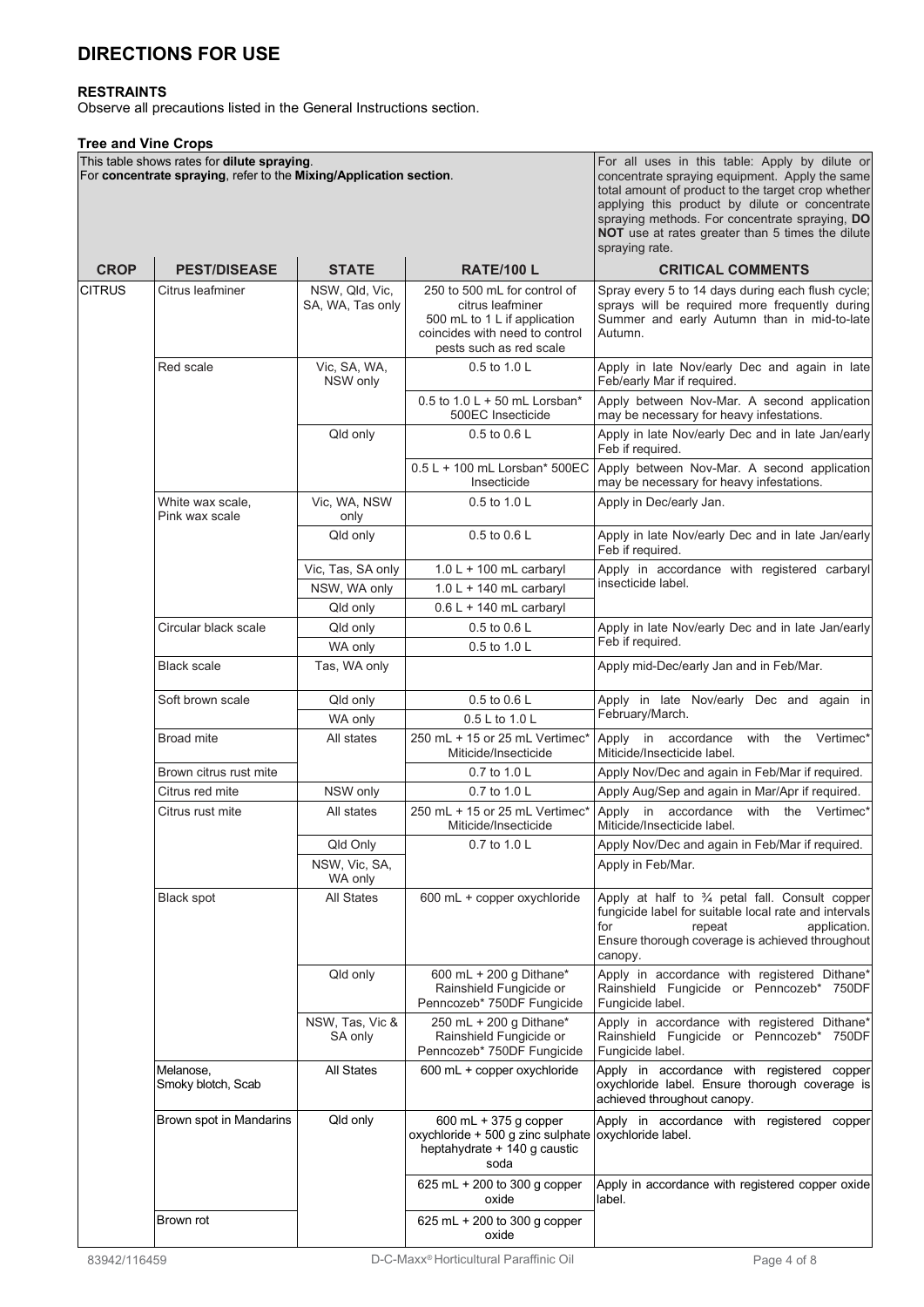| <b>CROP</b>                                                                 | <b>PEST/DISEASE</b>                | <b>STATE</b>                   | <b>RATE/100 L</b>                                                        | <b>CRITICAL COMMENTS</b>                                                                                                                                                                                                                    |
|-----------------------------------------------------------------------------|------------------------------------|--------------------------------|--------------------------------------------------------------------------|---------------------------------------------------------------------------------------------------------------------------------------------------------------------------------------------------------------------------------------------|
| <b>GRAPES</b>                                                               | Grapevine scale                    | Qld, NSW, Vic,<br>SA, WA, only | 3L                                                                       | May be controlled by spraying the dormant vines in<br>Winter, preferably after pruning and when<br>approximately 90% of crawlers have emerged. DO<br>NOT apply after frost damage or if frosts are likely.<br>DO NOT apply if soil is dry.  |
|                                                                             |                                    | Tas only                       | 2L                                                                       |                                                                                                                                                                                                                                             |
| <b>POME</b><br>FRUIT,<br><b>STONE</b><br><b>FRUIT</b><br>(except<br>Prunes) | San Jose scale                     | VIC, SA, Tas,<br>NSW only      | 2L                                                                       | Apply during dormant period up to green tip (Pome<br>Fruit) or bud swell (Stone fruit).<br>Apply in combination with an appropriate chemical<br>treatment during dormant period up to green tip<br>(Pome Fruit) or bud swell (Stone fruit). |
|                                                                             |                                    | WA only                        |                                                                          |                                                                                                                                                                                                                                             |
|                                                                             |                                    | Qld only                       | ЗL                                                                       | Apply during dormant period up to green tip (Pome<br>Fruit) or bud swell (Stone Fruit).                                                                                                                                                     |
|                                                                             | Oyster shell scale                 | VIC, SA, WA, Tas,<br>NSW only  | 2L                                                                       |                                                                                                                                                                                                                                             |
|                                                                             |                                    | Qld only                       | 3L                                                                       |                                                                                                                                                                                                                                             |
|                                                                             | Bryobia mite eggs                  | VIC, SA, WA, Tas,<br>NSW only  | 2L                                                                       |                                                                                                                                                                                                                                             |
|                                                                             |                                    | Qld only                       | 3L                                                                       |                                                                                                                                                                                                                                             |
|                                                                             | European red mite eggs             | VIC, SA, WA, Tas,<br>NSW only  | 2L                                                                       |                                                                                                                                                                                                                                             |
|                                                                             |                                    | Qld only                       | 3L                                                                       |                                                                                                                                                                                                                                             |
|                                                                             | Two-spotted mite                   | NSW, Qld only                  |                                                                          |                                                                                                                                                                                                                                             |
| <b>APPLES</b>                                                               | European red mite,                 | All states                     | 5 L/ha + 750 mL/ha Vertimec*<br>Miticide/Insecticide                     | in<br>with<br>Vertimec*<br>Apply<br>accordance<br>Miticide/Insecticide label.                                                                                                                                                               |
| <b>PEARS</b>                                                                | Two-spotted mite                   |                                |                                                                          |                                                                                                                                                                                                                                             |
| <b>COFFEE</b><br>(non-<br>bearing)                                          | Mealybug                           | Qld, WA only                   | 1.0 L + 125 mL Supracide* 400<br>Emulsifiable Concentrate<br>Insecticide | Apply in accordance with Supracide*<br>400<br>Emulsifiable Concentrate Insecticide label.                                                                                                                                                   |
| <b>AVOCADO</b>                                                              | Scale insects                      | Qld, NSW, WA                   | 1.0 <sub>L</sub>                                                         | Apply after pruning in February to April when heavy                                                                                                                                                                                         |
| <b>KIWI FRUIT</b>                                                           |                                    | only                           |                                                                          | scale populations occur on stems, foliage or fruit.<br>Repeat application where infestation is severe. A<br>further spray may be required when fruit is pigeon<br>egg sized. Application is most effective against                          |
| <b>CUSTARD</b><br><b>APPLE</b>                                              |                                    |                                |                                                                          |                                                                                                                                                                                                                                             |
| <b>MANGO</b>                                                                |                                    |                                |                                                                          | young crawler stages. Use high volume water<br>application as for citrus. DO NOT apply during<br>flowering. DO NOT apply if trees need watering.                                                                                            |
|                                                                             | Mango scale                        | Qld, WA, NT only               | 1.0 L + 125 mL Supracide* 400<br>Emulsifiable Concentrate<br>Insecticide | Apply in accordance with Supracide*<br>400<br>Emulsifiable Concentrate Insecticide label.                                                                                                                                                   |
|                                                                             | Pink wax scale                     | Qld, NSW, WA,<br>NT only       |                                                                          |                                                                                                                                                                                                                                             |
|                                                                             | Mango tipborer                     |                                |                                                                          |                                                                                                                                                                                                                                             |
|                                                                             | Leafminers -<br>(Acrocercops spp.) | Qld, WA only                   |                                                                          |                                                                                                                                                                                                                                             |
|                                                                             | Mango seed weevil                  | Qld, NSW, WA<br>only           |                                                                          |                                                                                                                                                                                                                                             |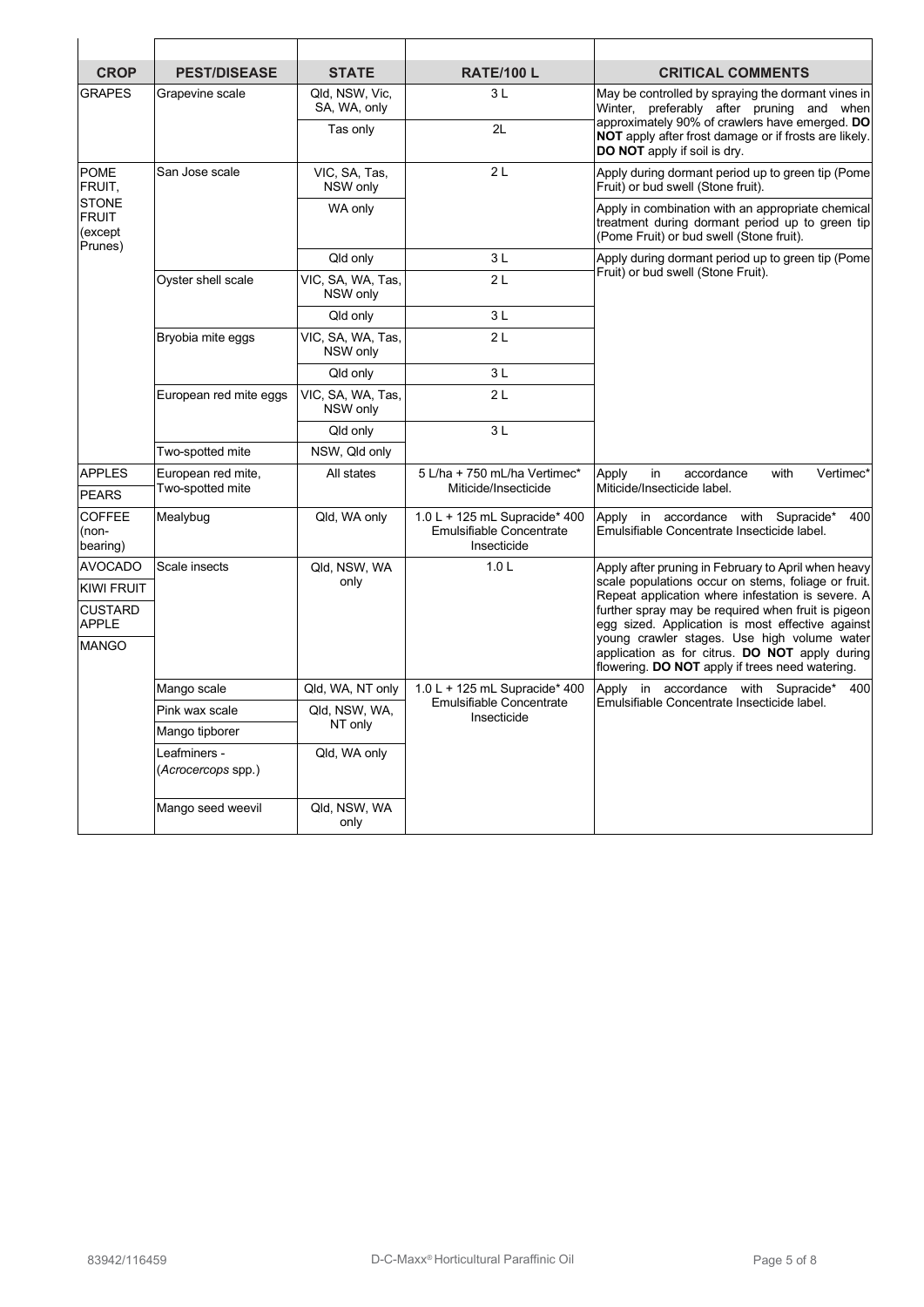# **Non-Tree and Vine Crops**

| <b>CROP</b>                                                         | <b>PEST/DISEASE</b>                     | <b>STATE</b>             | <b>RATE/100 L</b>                                                                                   | <b>CRITICAL COMMENTS</b>                                                                                                                                                                                                                                                    |  |
|---------------------------------------------------------------------|-----------------------------------------|--------------------------|-----------------------------------------------------------------------------------------------------|-----------------------------------------------------------------------------------------------------------------------------------------------------------------------------------------------------------------------------------------------------------------------------|--|
| CAPSICUMS,<br>EGGPLANTS,<br>TOMATOES,<br>OKRA &<br><b>CUCURBITS</b> | Silverleaf whitefly<br>(Bemisia tabaci) | Qld only                 | 500 mL                                                                                              | Apply via ground equipment. Avoid spraying<br>during hot weather; the best time to spray is<br>evening. DO NOT apply if crop is stressed or<br>wilted. Good coverage is essential to achieve<br>best results. Apply when silverleaf whitefly<br>numbers are at a low level. |  |
| <b>BANANAS</b>                                                      | Cercospora<br>leaf spot                 | Qld, NSW only            | 3.5 - 4.2 L/ha + 2.2 to 4.5 kg/ha<br>Dithane* Rainshield Fungicide or<br>Penncozeb* 750DF Fungicide | Apply in accordance with the registered<br>fungicide label.                                                                                                                                                                                                                 |  |
|                                                                     |                                         | Qld, NSW,<br>WA, NT only | 3 - 6 L/ha + 230 mL/ha Folicur*<br>430SC Fungicide                                                  |                                                                                                                                                                                                                                                                             |  |
|                                                                     |                                         | Sth Qld, NSW<br>only     | 3 to 5 L/ha + 200 - 400 mL/ha Tilt*<br>250EC Systemic Fungicide                                     |                                                                                                                                                                                                                                                                             |  |
|                                                                     |                                         |                          | 8 to 10 L/ha + 400 mL Tilt* 250EC<br>Systemic Fungicide                                             |                                                                                                                                                                                                                                                                             |  |
|                                                                     |                                         | Sth Qld only             | 12 L/ha                                                                                             | Spray using either a low or high-volume<br>regime as per the general instructions for<br>application to bananas. Apply at 3 to 4 week<br>intervals from December until late April. The<br>interval may be reduced to 10 to 14 days in<br>the wet season.                    |  |
|                                                                     |                                         | Nth Qld only             | 3 L/ha to 5 L/ha+ 400 mL/ha Tilt*<br>250EC Systemic Fungicide                                       | Apply in accordance with Tilt*<br>250EC<br>Systemic Fungicide label.                                                                                                                                                                                                        |  |
|                                                                     |                                         |                          | 8 L/ha to 10 L/ha+ 400 mL/ha Tilt*<br>250EC Systemic Fungicide                                      |                                                                                                                                                                                                                                                                             |  |
|                                                                     |                                         | WA, NT only              | 3 to 5 L/ha + 400 mL/ha Tilt* 250EC<br>Systemic Fungicide                                           |                                                                                                                                                                                                                                                                             |  |
|                                                                     |                                         |                          | 8 to 10 L/ha + 400 mL Tilt* 250EC<br>Systemic Fungicide                                             |                                                                                                                                                                                                                                                                             |  |
|                                                                     | Cordana<br>leaf spot                    | Sth Qld, NSW<br>only     | 3 to 5 L/ha + 200-400 mL/ha Tilt*<br>250EC Systemic Fungicide                                       | 250EC<br>Apply in accordance with<br>Tilt*<br>Systemic Fungicide label.                                                                                                                                                                                                     |  |
|                                                                     |                                         |                          | 8 to 10 L/ha + 400 mL Tilt* 250EC<br>Systemic Fungicide                                             |                                                                                                                                                                                                                                                                             |  |
|                                                                     |                                         | Nth Qld only             | 3 L/ha + 400 mL/ha Tilt* 250EC<br>Systemic Fungicide                                                |                                                                                                                                                                                                                                                                             |  |
|                                                                     |                                         |                          | 8 L/ha + 400 mL/ha Tilt* 250EC<br>Systemic Fungicide                                                |                                                                                                                                                                                                                                                                             |  |
|                                                                     |                                         | WA, NT only              | 3 to 5 L/ha + 400 mL/ha Tilt* 250EC<br>Systemic Fungicide                                           |                                                                                                                                                                                                                                                                             |  |
|                                                                     |                                         |                          | 8 to 10 L/ha + 400 mL Tilt* 250EC<br><b>Systemic Fungicide</b>                                      |                                                                                                                                                                                                                                                                             |  |
|                                                                     | Leaf speckle                            | Qld, NSW,<br>WA, NT only | 3 - 6 L/ha + 230 mL/ha<br>Folicur*430SC Fungicide                                                   | Apply in accordance with registered fungicide<br>label.                                                                                                                                                                                                                     |  |
|                                                                     |                                         | Qld, NSW only            | 3 to 5 L/ha + 200 - 400 mL/ha Tilt*<br>250EC Systemic Fungicide                                     |                                                                                                                                                                                                                                                                             |  |
|                                                                     |                                         |                          | 8 to 10 L/ha + 400 mL Tilt* 250EC<br>Systemic Fungicide                                             |                                                                                                                                                                                                                                                                             |  |
|                                                                     |                                         | Nth Qld only             | 3 L/ha + 400 mL/ha Tilt* 250EC<br>Systemic Fungicide                                                |                                                                                                                                                                                                                                                                             |  |
|                                                                     |                                         |                          | 8 L/ha + 400 mL/ha Tilt* 250EC<br>Systemic Fungicide                                                |                                                                                                                                                                                                                                                                             |  |
|                                                                     |                                         | WA, NT only              | 3 to 5 L/ha + 400 mL/ha Tilt* 250EC<br>Systemic Fungicide                                           |                                                                                                                                                                                                                                                                             |  |
|                                                                     |                                         |                          | 8 to 10 L/ha + 400 mL Tilt* 250EC<br>Systemic Fungicide                                             |                                                                                                                                                                                                                                                                             |  |
|                                                                     | Black sigatoka                          | Qld, NSW,<br>WA, NT only | 3 - 6 L/ha + 230 mL/ha<br>Folicur*430SC Fungicide                                                   | Apply in accordance with registered fungicide<br>label.                                                                                                                                                                                                                     |  |
|                                                                     |                                         | Sth Qld, WA,<br>NT only  | 3 to 5 L/ha + 400 mL/ha Tilt* 250EC<br>Systemic Fungicide                                           |                                                                                                                                                                                                                                                                             |  |
|                                                                     |                                         |                          | 8 to 10 L/ha + 400 mL Tilt* 250EC<br>Systemic Fungicide                                             |                                                                                                                                                                                                                                                                             |  |
|                                                                     |                                         | Nth Qld only             | 3 L/ha + 400 mL/ha Tilt* 250EC<br>Systemic Fungicide                                                |                                                                                                                                                                                                                                                                             |  |
|                                                                     |                                         |                          | 8 L/ha + 400 mL/ha Tilt* 250EC<br>Systemic Fungicide                                                |                                                                                                                                                                                                                                                                             |  |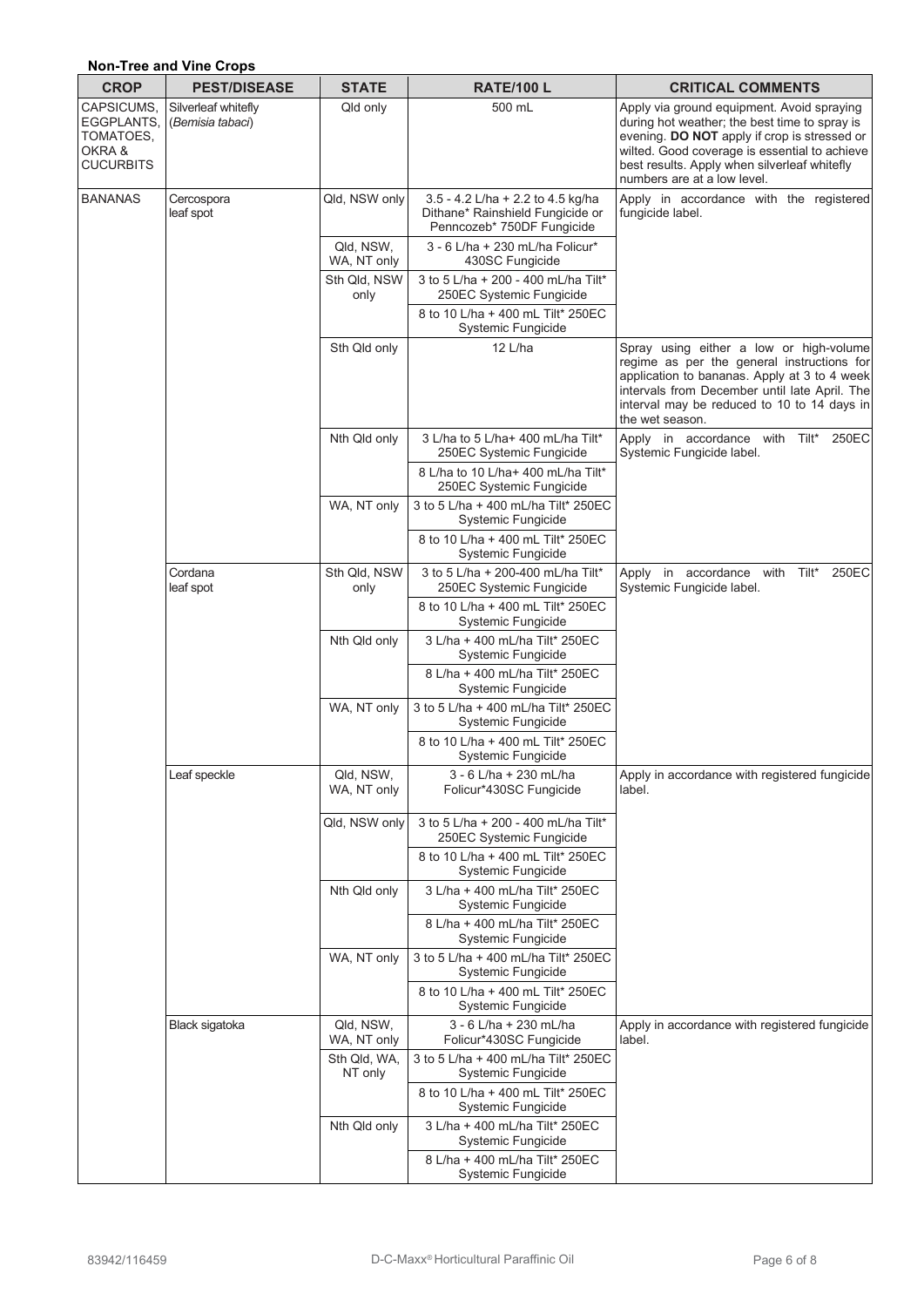| <b>CROP</b>                       | <b>PEST/DISEASE</b>                             | <b>STATE</b>      | <b>RATE/100 L</b>                                                                      | <b>CRITICAL COMMENTS</b>                                                                                                                                                                                                                                                                                                                                                                                        |
|-----------------------------------|-------------------------------------------------|-------------------|----------------------------------------------------------------------------------------|-----------------------------------------------------------------------------------------------------------------------------------------------------------------------------------------------------------------------------------------------------------------------------------------------------------------------------------------------------------------------------------------------------------------|
| <b>GREENHOUSE</b><br><b>ROSES</b> | Two-spotted mite                                | All states        | 0.5 to 1.0 L                                                                           | Apply when the first mites are detected. Apply lower rate at<br>14-day intervals. During high pest pressure, shorten the<br>spray interval to 7d or increase the rate to 1% and keep 14-<br>day intervals. Use high water volumes. Ensure good<br>coverage on both sides of leaves. Do not apply consecutive<br>1% sprays. D-C-Maxx <sup>®</sup> can be used in an IPM program with<br>Phytoseiulus persimilis. |
|                                   | Powdery mildew                                  | Qld only          | 300 to 500 mL                                                                          | Apply low rate at 7-day intervals. Increase to 14d intervals<br>for higher rate when disease pressure is reduced. Use high<br>water volumes. Ensure good coverage on both sides of<br>leaves.                                                                                                                                                                                                                   |
|                                   |                                                 | NSW, Vic only     | 500 mL                                                                                 | Apply at 14d intervals. Use high water volumes. Ensure<br>good coverage on both sides of leaves. During periods of<br>high disease pressure, a rate of 300 mL/100 L can be used<br>at 7 days intervals.                                                                                                                                                                                                         |
| <b>ORNAMENTALS</b>                | White wax scale                                 | Qld, WA only      | $1.0 L + 150 mL$<br>carbaryl                                                           | Apply in accordance with the registered carbaryl label.<br><b>NOTE:</b> Because of the wide range of ornamentals and their<br>pests, phytotoxicity and efficacy of this product cannot be<br>guaranteed, so use a small test area before widespread use.                                                                                                                                                        |
| <b>OUTDOOR</b><br><b>ROSES</b>    | <b>Black spot</b>                               | <b>All States</b> | 1.0 <sub>L</sub>                                                                       | Apply when conditions favour disease outbreak. Apply at 10<br>day intervals. Use high water volumes. Ensure good<br>coverage on both sides of leaves.                                                                                                                                                                                                                                                           |
| <b>PASSIONFRUIT</b>               | Anthracnose                                     | NSW, WA only      | 600 mL + 200 g<br>Dithane* Rainshield<br>Fungicide or<br>Penncozeb* 750DF<br>Fungicide | Apply in accordance with the registered Dithane* Rainshield<br>Fungicide or Penncozeb* 750DF Fungicide label.                                                                                                                                                                                                                                                                                                   |
| <b>LUPINS</b>                     | Green peach aphids<br>(Rhopalosiphum<br>maidis) | <b>All States</b> | 1 L (ground rig)<br>$10L$ (air)                                                        | D-C-Maxx <sup>®</sup> may be used as an anti-evaporant in a spray<br>mixture with pirimicarb. Refer to the label of the insecticide.                                                                                                                                                                                                                                                                            |
| <b>WINTER</b><br><b>CEREALS</b>   | Cow pea aphid<br>(Rhopalosiphum padi)           |                   |                                                                                        |                                                                                                                                                                                                                                                                                                                                                                                                                 |
| <b>WEED CONTROL</b>               | Weeds as specified on<br>herbicide labels       | <b>All States</b> | 250 to 500 mL/100 L                                                                    | D-C-Maxx <sup>®</sup> may be used as a crop oil in a spray mixture with<br>such selective herbicides as atrazine and diuron to improve<br>their wetting and penetrating properties.                                                                                                                                                                                                                             |
|                                   |                                                 |                   | 2 L/ha                                                                                 | D-C-Maxx® improves the coverage and uptake of Sertin* 186<br>EC in a tank of not more than 400 L/ha.                                                                                                                                                                                                                                                                                                            |

# **NOT TO BE USED FOR ANY PURPOSE, OR IN ANY MANNER, CONTRARY TO THIS LABEL UNLESS AUTHORISED UNDER APPROPRIATE LEGISLATION,**

# **WITHHOLDING PERIOD**

**DO NOT** APPLY LATER THAN 1 DAY BEFORE HARVEST.

FOR WITHHOLDING PERIODS WHEN USED IN MIXTURES WITH OTHER HERBICIDES AND INSECTICIDES, REFER TO OTHER HERBICIDE OR INSECTICIDE LABEL.

# **NOTICE TO BUYER**

To the extent permitted by the Competition and Consumer Act (2010) or any relevant legislation of any State or Territory (the "Legislation") all conditions and warranties and statutory or other rights of action, whether arising in contract or tort or whether due to the negligence of FMC or Seller, which buyer or any other user may have against FMC or Seller are hereby excluded provided however that any rights of the buyer pursuant to non-excludable conditions or warranties of the Legislation are expressly preserved. FMC hereby gives notice to buyer and other users that to the extent permitted by the Legislation it will not accept responsibility for any indirect or consequential loss of whatsoever nature arising from the storage, handling or use of this product. Where permitted by the Legislation FMC's liability shall in all circumstances be limited to the replacement of the product, or a refund of the purchase price paid therefor.

The product must be used and applied strictly in accordance with the label instructions and other directions for use. It is impossible to eliminate all risks associated with the use of this product. Such risks may arise from factors such as weather conditions, soil factors, off target movement, unconventional technique, presence of other materials, the manner of use or application, or other unknown factors, all of which are beyond the control of FMC or the Seller. Buyer accepts these risks.

# **IN A MEDICAL EMERGENCY CALL 1800 033 111 ALL HOURS**